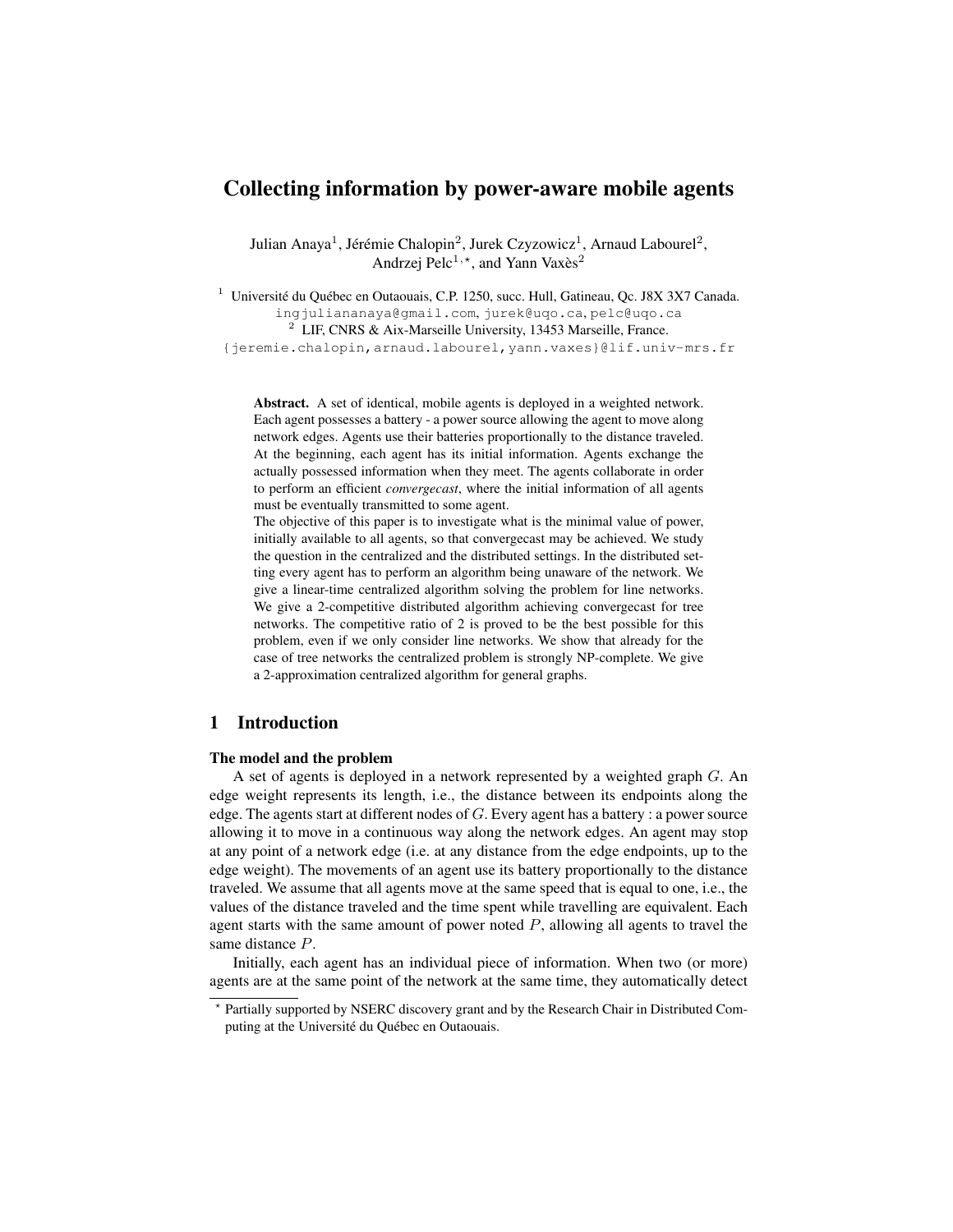each other's presence and they exchange their information, i.e., each agent transmits all its possessed information to all other agents present at the point (hence an agent transmits information collected during all previous meetings). The purpose of a *convergecast* algorithm is to schedule the movements of the agents, so that the exchanges of the currently possessed information between the meeting agents eventually result in some agent, not a priori predetermined, holding the union of individual information of all the agents. This task is important, e.g., when agents have partial information about the topology of the network and the aggregate information can be used to construct a map of it, or when individual agents hold measurements performed by sensors located at their initial positions and collected information serves to make some global decision based on all measurements.

Agents try to cooperate so that the convergecast is achieved with the agent's smallest possible initial battery power  $P_{OPT}$ , i.e., minimizing the maximum distance traveled by an agent. We investigate the problem in two possible settings, centralized and distributed.

In the centralized setting, the problem must be solved by a centralized authority knowing the network and the initial positions of all the agents. We define a *strategy* as a finite sequence of movements executed by the agents. During each movement, starting at a specific time, an agent walks between two points belonging to the same network edge. A strategy is a convergecast strategy if the sequence of movements results in one agent possessing the initial information of every agent. We consider two different versions of the problem : the decision problem, i.e., deciding if there exists a convergecast strategy using power  $P$  (where  $P$  is the input of the problem) and the optimization problem, i.e., computing the smallest amount of power that is sufficient to achieve convergecast.

In the distributed setting, the problem must be approached individually by each agent. Each agent is unaware of the network, of its position in the network and without the knowledge of positions (or even the presence) of any other agents. The agents are anonymous, i.e., they must execute the same algorithm. The agent has a very simple sensing device allowing it to detect the presence of other agents at its current location in the network. The agent is also aware of the degree  $d$  of the node at which it is located and it can identify all ports represented by integers  $1, 2, \ldots d$ . The agent is aware of the directions from which are coming all agents currently present at its location (i.e. their entry ports to the current node or their incoming directions if currently located inside an edge). Each agent has memory sufficient to store all information initially belonging to all agents as well as a small (constant) number of real values. Since the measure of efficiency in this paper is the battery power (or the maximum distance traveled by an agent, which is proportional to the battery power used) we do not try to optimize the other resources (e.g. global execution time, local computation time, memory size of the agents, communication bandwidth, etc.). In particular, we conservatively suppose that, whenever two agents meet, they automatically exchange the entire information they possess (rather than the new information only). This information exchange procedure is never explicitly mentioned in our algorithms, supposing, by default, that it always takes place when a meeting occurs. The efficiency of a distributed solution is expressed by the *competitive ratio*, which is the worst-case ratio of the amount of power necessary to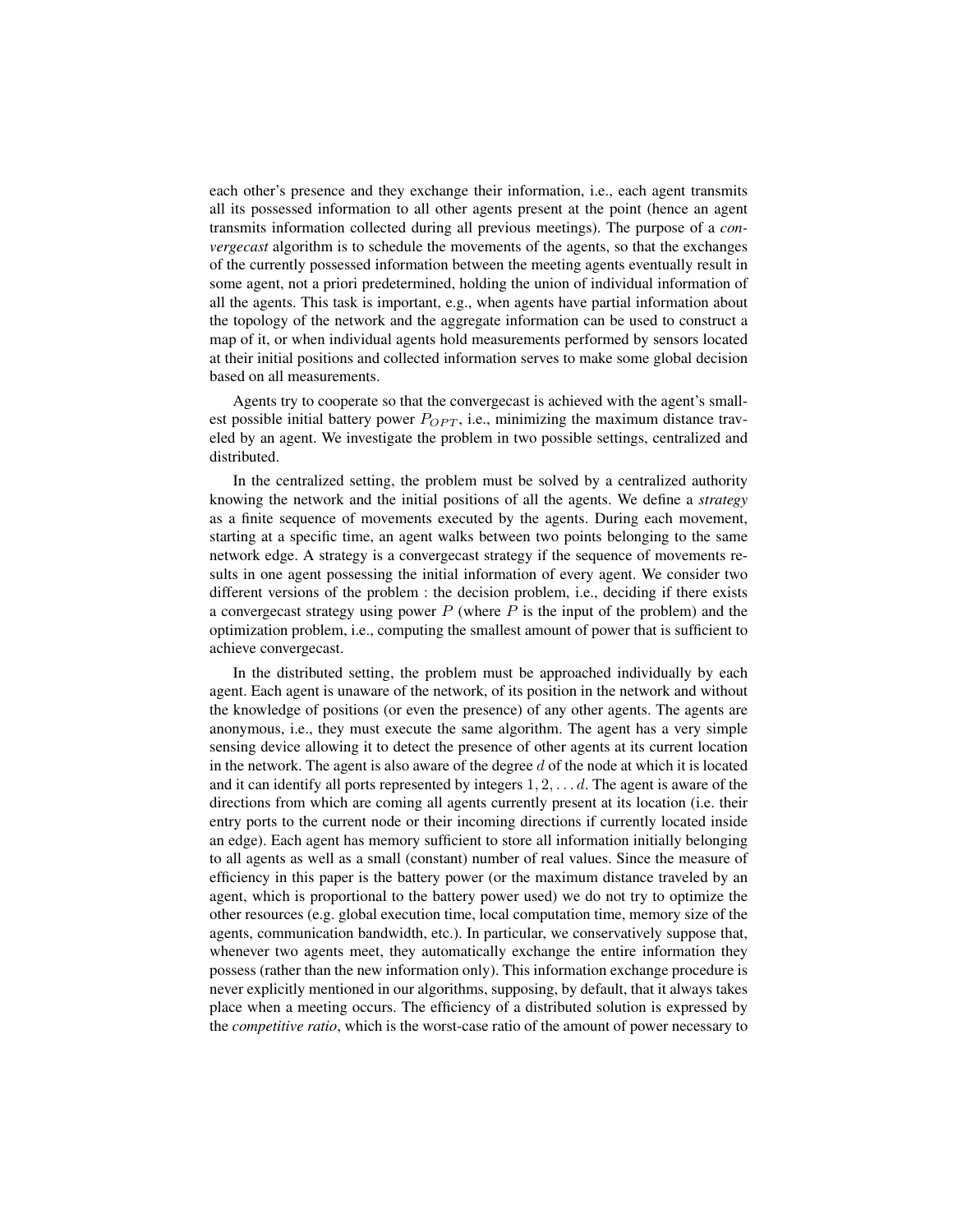solve the convergecast by the distributed algorithm with respect to the amount of power computed by the optimal centralized algorithm, which is executed for the same agents' initial positions.

It is easy to see, that in the optimal centralized solution for the case of the line and the tree, the original network may be truncated by removing some portions and leaving only the connected part of it containing all the agents (this way all leaves of the remaining tree contain initial positions of agents). We make this assumption also in the distributed setting, since no finite competitive ratio is achievable if this condition is dropped. Indeed, two nearby anonymous agents inside a long line need to travel a long distance to one of its endpoints to break symmetry in order to meet.

#### Related work

The rapid development of network and computer industry fueled the research interest in mobile agents (robots) computing. Mobile agents are often interpreted as software agents, i.e., programs migrating from host to host in a network, performing some specific tasks. However, the recent developments in computer technology bring up specific problems related to physical mobile devices. These include robots or motor vehicles, various wireless gadgets, or even living mobile agents: humans (e.g. soldiers on the battlefield or emergency disaster relief personnel) or animals (e.g. birds, swarms of insects).

In many applications the involved mobile agents are small and have to be produced at low cost in massive numbers. Consequently, in many papers, the computational power of mobile agents is assumed to be very limited and feasibility of some important distributed tasks for such collections of agents is investigated. For example [6] introduced *population protocols*, modeling wireless sensor networks by extremely limited finite-state computational devices. The agents of population protocols move according to some mobility pattern totally out of their control and they interact randomly in pairs. This is called *passive mobility*, intended to model, e.g., some unstable environment, like a flow of water, chemical solution, human blood, wind or unpredictable mobility of agents' carriers (e.g. vehicles or flocks of birds). On the other hand, [37] introduced anonymous, oblivious, asynchronous, mobile agents which cannot directly communicate, but can occasionally observe the environment. Gathering and convergence [5, 19–21], as well as pattern formation [23, 25, 37, 38] were studied for such agents.

Apart from the feasibility questions for such limited agents, the optimization problems related to the efficient usage of agents' resources have been also investigated. Energy management of (not necessarily mobile) computational devices has been a major concern in recent research papers (cf. [1]). Fundamental techniques proposed to reduce power consumption of computer systems include power-down strategies (see [1, 8, 30]) and speed scaling (introduced in [39]). Several papers proposed centralized [17, 36, 39] or distributed [1, 4, 8, 30] algorithms. However, most of this research on power efficiency concerned optimization of overall power used. Similar to our setting, assignment of charges to the system components in order to minimize the maximal charge has a flavor of another important optimization problem which is load balancing (cf. [10]).

In wireless sensor and ad hoc networks the power awareness has been often related to the data communication via efficient routing protocols (e.g. [4, 36]. However in many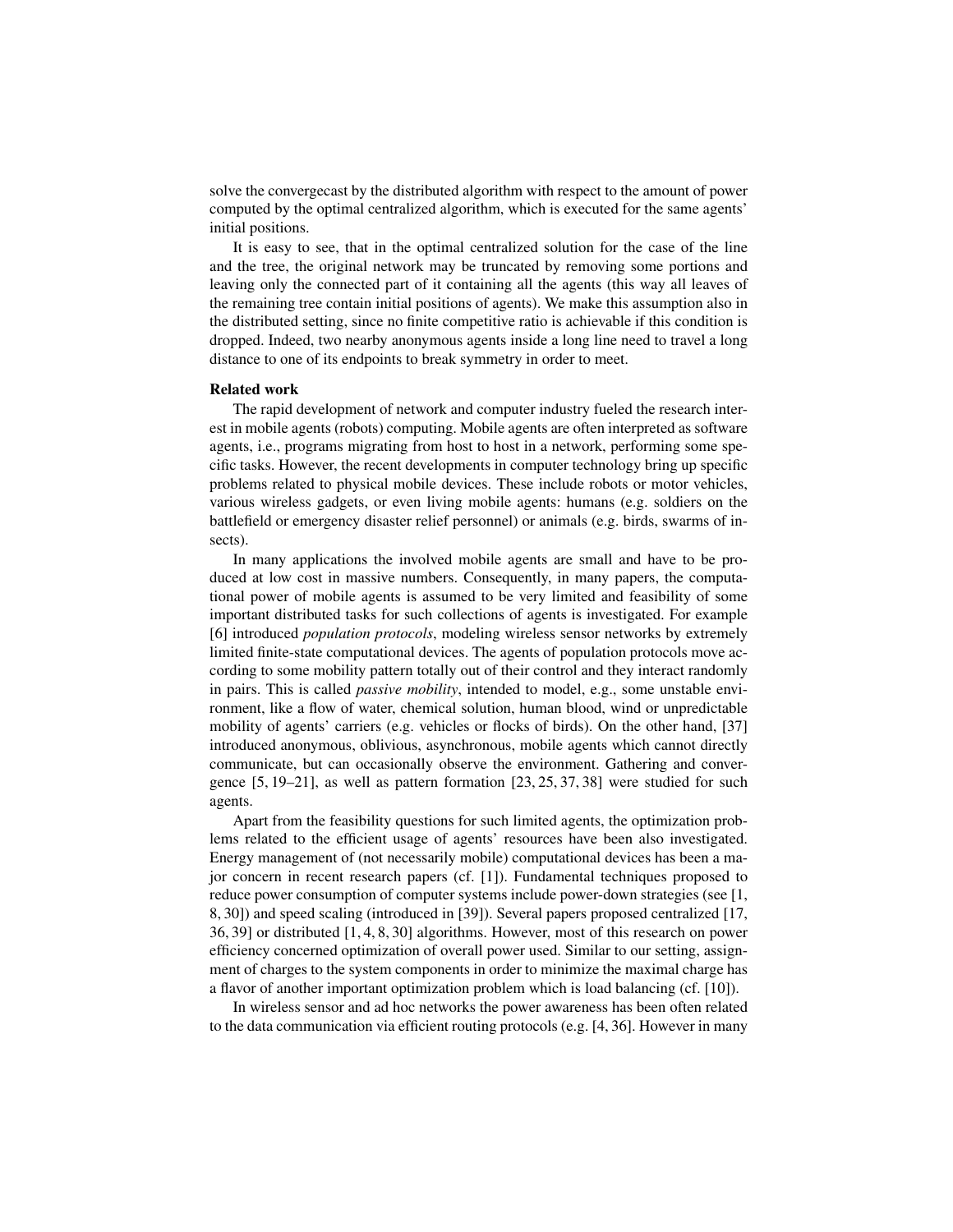applications of mobile agents (e.g. those involving actively mobile, physical agents) the agent's energy is mostly used for its mobility purpose rather than communication, since active moving often requires running some mechanical components, while communication mostly involves (less energy-prone) electronic devices. Consequently, in most tasks involving moving agents, like exploration, searching or pattern formation, the distance traveled is the main optimization criterion (cf. [2, 3, 11, 12, 15, 16, 22, 24, 26, 33]). Single agent exploration of an unknown environment has been studied for graphs, e.g. [2, 22], or geometric terrains, [12, 16].

While a single agent cannot explore an unknown graph unless pebble (landmark) usage is permitted (see [13]), a pair of robots is able to explore and map a directed graph of maximal degree d in  $O(d^2n^5)$  time with high probability (cf. [14]). In the case of a team of collaborating mobile agents, the challenge is to balance the workload among the agents so that the time to achieve the required goal is minimized. However this task is often hard (cf. [28]), even in the case of two agents on a tree, [9]. On the other hand, [26] study the problem of agents exploring a tree showing  $O(k/\log k)$ competitive ratio of their distributed algorithm provided that writing (and reading) at tree nodes is permitted.

Assumptions similar to our paper have been made in [11, 16, 24] where the mobile agents are constrained to travel a fixed distance to explore an unknown graph, [11, 16], or tree, [24]. In [11, 16] a mobile agent has to return to its home base to refuel (or recharge its battery) so that the same maximal distance may repeatedly be traversed. [24] gives an 8-competitive distributed algorithm for a set of agents with the same amount of power exploring the tree starting at the same node.

The convergecast problem is sometimes viewed as a special case of the data aggregation question (e.g. [32, 35]) and it has been studied mainly for wireless and sensor networks, where the battery power usage is an important issue (cf. [31, 7]). Recently [18] considered the online and offline settings of the scheduling problem when data has to be delivered to mobile clients while they travel within the communication range of wireless stations. [31] presents a randomized distributed convergecast algorithm for geometric ad-hoc networks and studies the trade-off between the energy used and the latency of convergecast. To the best of our knowledge, the problem of the present paper, when the mobile agents perform convergecast, by exchanging the previously acquired information when meeting, while optimizing the maximal power used by a mobile agent, has never been investigated.

#### Our results

In the case of centralized setting we give a linear-time deterministic algorithm finding an optimal convergecast strategy for line networks. We show that, already for the case of tree networks, the centralized problem is strongly NP-complete. We give a 2 approximation centralized algorithm for general graphs.

For the distributed setting, we show that the convergecast is possible for tree networks if all agents have the amount of initial power equal to twice the power necessary to achieve centralized convergecast. The competitive ratio of 2 is proved to be the best possible for this problem, even if we only consider line networks. Most proofs are omitted due to lack of space. They will appear in a journal version of this paper.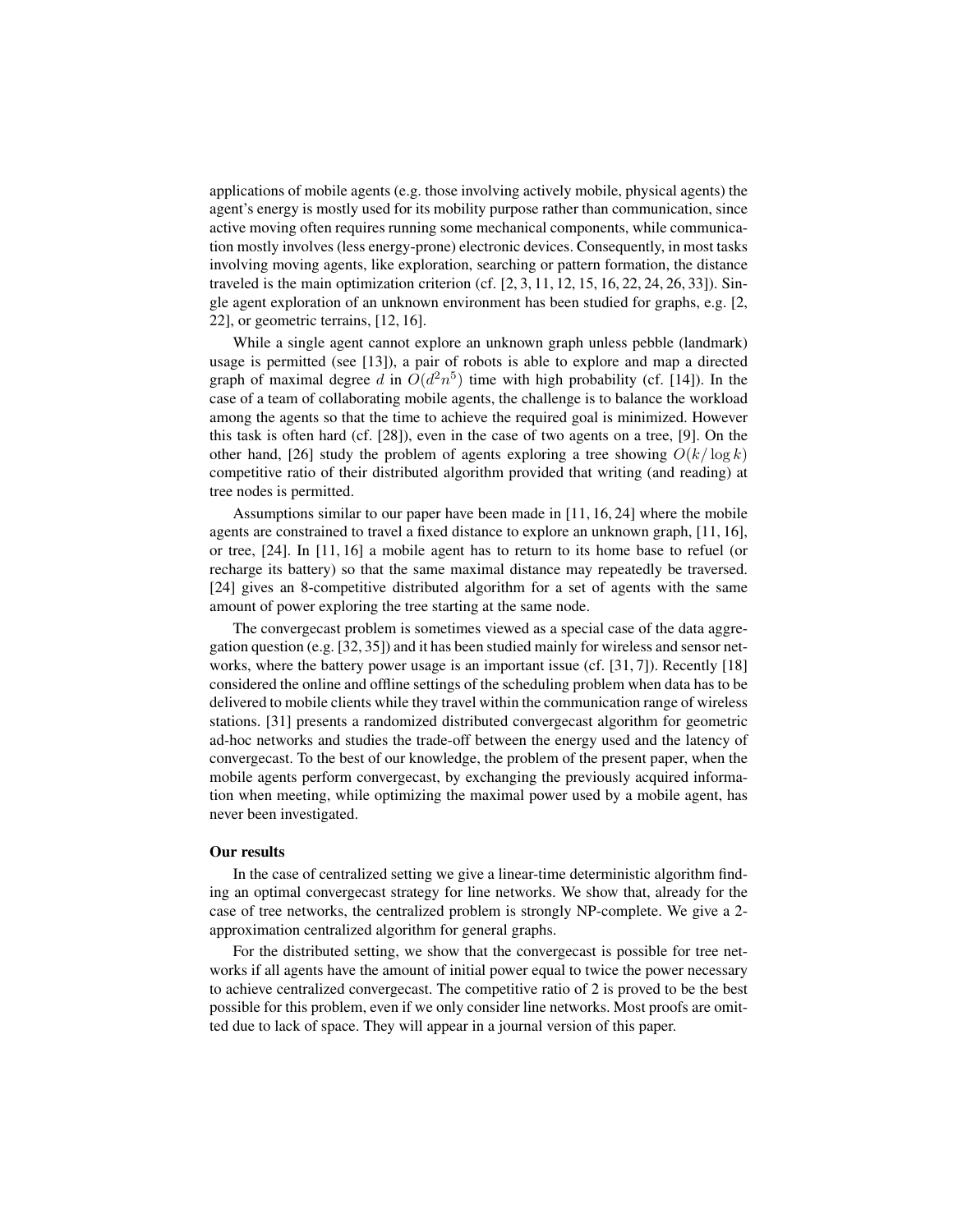### 2 Centralized convergecast on lines

In this section we consider the centralized convergecast problem for lines. We give an optimal, linear-time, deterministic centralized algorithm, computing the optimal amount of power needed to solve convergecast for line networks. As the algorithm is quite involved, we start by observing some properties of the optimal strategies. Already relatively apparent properties permit us to design an intuitive decision procedure, verifying whether a given amount of power is sufficient to perform convergecast. Then we present other ingredients needed for the linear-time optimization procedure.

We order agents according to their positions on the line. Hence we can assume w.l.o.g., that agent  $a_i$ , for  $1 \le i \le n$  is initially positioned at point  $Pos[i]$  of the line of length  $\ell$  and that  $Pos[1] = 0 < Pos[2] < \ldots < Pos[n] = \ell$ .

### 2.1 Properties of a convergecast strategy

In this subsection, we show that if we are given a convergecast strategy for some configuration, then we can always modify it in order to get another convergecast strategy, using the same amount of maximal power for every agent, satisfying some interesting properties. These observations permit us to restrict the search for the optimal strategy to some smaller and easier to handle subclass of strategies.

Observe that, in order to aggregate the entire information at a single point of the line, every agent  $a_i$ , for  $1 < i < n$ , must learn either the initial information of agent  $a_1$  or  $a_n$ . Therefore, we can partition the set of agents performing a converge cast strategy into two subsets LR and RL, such that each agent  $a_i \in LR$  learns the initial information of agent  $a_1$  before learning the initial information of agent  $a_n$  (or not learning at all the information of  $a_n$ ). All other agents belong to RL. For any converge cast strategy all the points visited by agent  $a_i$  form a real interval containing its initial position  $Pos[i]$ . We denote by  $[b_i, f_i]$  the interval of all points visited by  $a_i \in LR$  and by  $[f_j, b_j]$  - the points visited by  $a_i \in RL$ .

In the next lemma, we show a necessary and sufficient condition for the existence of a convergecast strategy. It also shows that any convergecast strategy may be converted to a strategy that we call *regular* having particular properties. Firstly, each agent from  $LR$  of a regular strategy is initially positioned left to all agents of  $RL$ . Secondly, each agent of regular strategy needs to change its direction at most once. More precisely, each agent  $a_i \in LR$  first goes back to a point  $b_i \leq Pos[i]$ , getting there the information from the previous agent (except  $a_1$  that has no information to collect), then it goes forward to a point  $f_i \ge b_i$ . Similarly, each agent in RL first goes back to a point  $b_i \ge Pos[i]$ and then moves forward to a point  $f_i \leq b_i$ . Moreover, we assume that each agent of a regular strategy travels the maximal possible distance, i.e., it spends all its power.

**Lemma 1.** *There exists a convergecast strategy S for a configuration*  $Pos[1:n]$  *if and only if there exists a partition of the agents into two sets* LR *and* RL *and if for each*  $a$ gent  $a_i$ , there exist two points  $b_i, f_i$  of segment  $[0, \ell]$  such that

- *1. there exists* p *such that*  $LR = \{a_i \mid i \leq p\}$  *and*  $RL = \{a_i \mid i > p\}$ *,*
- *2. if*  $a_i \text{ ∈ } LR$ ,  $b_i = \min\{f_{i-1}, Pos[i]\}$  *(b*<sub>1</sub> = *Pos*[1] = 0*)* and  $f_i = \min\{2b_i + P \min\{d_i\}\}$  $Pos[i], \ell$ <sup>}</sup>,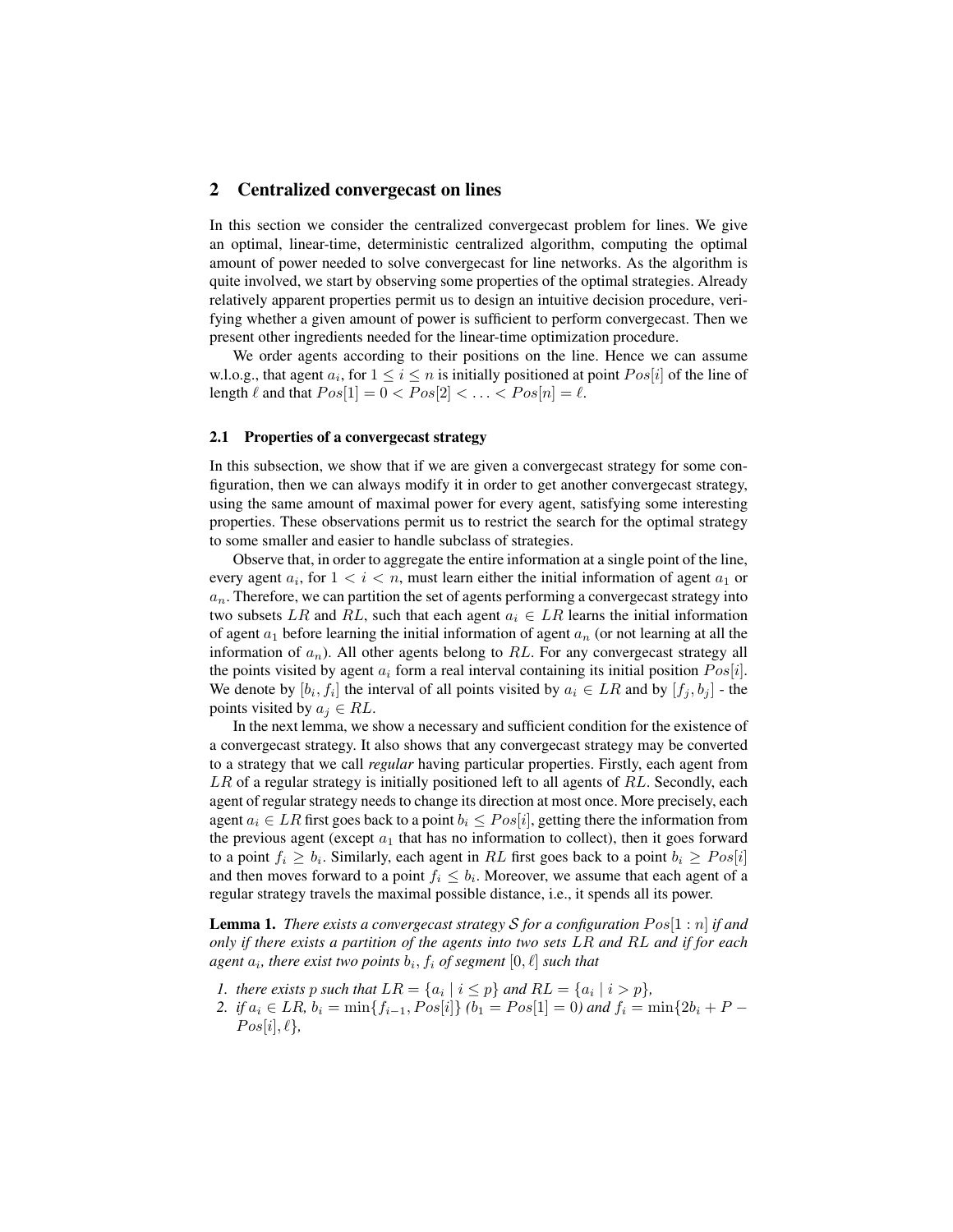- *3. if*  $a_i \in RL$ ,  $b_i = \max\{f_{i+1}, Pos[i]\}$  *(b<sub>n</sub>* = *Pos*[*n*] = *ℓ)* and  $f_i = \max\{2b_i P P\}$  $Pos[i], 0\},\$
- *4.*  $\max\{f_i \mid a_i \in LR\} \ge \min\{f_i \mid a_i \in RL\}.$

In the following, we only consider regular strategies. Note that a regular strategy is fully determined by the value of  $P$  and by the partition of the agents into the two sets LR and RL. For each agent  $a_i \in LR$  (resp.  $a_i \in RL$ ), we denote  $f_i$  by  $Reach_{LR}(i, P)$ (resp.  $Reach_{RL}(i, P)$ ). Observe that  $Reach_{LR}(i, P)$  is the rightmost point on the line to which the set of i agents at initial positions  $Pos[1 : i]$ , each having power P, may transport the union of their initial information. Similarly,  $Reach_{RL}(i, P)$  is the leftmost such point for agents at positions  $Pos[i:n]$ .

Lemma 1 permits to construct a linear-time decision procedure verifying if a given amount  $P$  of battery power is sufficient to design a convergecast strategy for a given configuration  $Pos[1:n]$  of agents. We first compute two lists  $Reach_{LR}(i, P)$ , for  $1 \leq i \leq n$  and  $Reach_{RL}(i, P)$ , for  $1 \leq i \leq n$ . Then we scan them to determine if there exists an index j, such that  $Reach_{LR}(j, P) \geq Reach_{RL}(j + 1, P)$ . In such a case, we set  $LR = \{a_r | r \leq j\}$  and  $RL = \{a_r | r > j\}$  and we apply Lemma 1 to obtain a convergecast strategy where agents  $a_j$  and  $a_{j+1}$  meet and exchange their information which totals to the entire initial information of the set of agents. If there is no such index  $j$ , no convergecast strategy is possible. This implies

Corollary 1. *In* O(n) *time we can decide if a configuration of* n *agents on the line, each having a given maximal power* P*, can perform convergecast.*

The remaining lemmas of this subsection bring up observations needed to construct an  $O(n)$  algorithm designing an optimal centralized converge cast strategy.

Note that if the agents are not given enough power, then it can happen that some agent  $a_p$  may never learn the information from  $a_1$  (resp. from  $a_n$ ). In this case,  $a_p$ cannot belong to LR (resp. RL). We denote by  $Act_{LR}(p)$  the minimum amount of power we have to give the agents to ensure that  $a_p$  can learn the information from  $a_1$ : if  $p > 0$ ,  $Act_{LR}(p) = \min\{P \mid Readh_{LR}(p-1, P) + P \ge Pos[p]\}$ . Similarly, we have  $Act_{RL}(p) = \min\{P \mid Reach_{RL}(p+1, P) - P \leq Pos[p]\}.$ 

Given a strategy using power P, for each agent  $p \in LR$ , we have  $P \geq Act_{LR}(p)$ and either  $Reach_{LR}(p-1, P) \ge Pos[p]$ , or  $Reach_{LR}(p-1, P) \le Pos[p]$ . In the first case,  $Reach_{LR}(p, P) = Pos[p] + P$ , while in the second case,  $Reach_{LR}(p, P) =$  $2Reach_{LR}(p-1, P) + P - Pos[p].$ 

We define threshold functions  $TH_{LR}(p)$  and  $TH_{RL}(p)$  that compute for each index p, the minimal amount of agents' power ensuring that agent  $a_p$  does not go back when  $a_p \in LR$  or  $a_p \in RL$  respectively (i.e. such that  $b_p = Pos[p]$ ). For each p, let  $TH_{LR}(p) = \min\{P \mid Readch_{LR}(p, P) = Pos[p] + P\}$  and  $TH_{RL}(p) = \min\{P \mid Re_{LR}(p, P) = Pos[p] + P\}$  $Reach_{RL}(p, P) = Pos[p] - P$ . Clearly,  $TH_{LR}(1) = TH_{RL}(n) = 0$ .

The next lemma illustrates how to compute  $Reach_{LR}(q, P)$  and  $Reach_{RL}(q, P)$  if we know  $TH_{LR}(p)$  and  $TH_{RL}(p)$  for every agent p.

**Lemma 2.** Consider an amount of power P and an index q. If  $p = \max\{p' \leq$  $q \mid TH_{LR}(p') < P\}$ , then  $Reach_{LR}(q, P) = 2^{q-p}Pos[p] + (2^{q-p+1}-1)P \sum_{i=p+1}^{q} 2^{q-i} Pos[i]$ *. Similarly, if*  $p = \min\{p' \ge q \mid TH_{RL}(p') < P\}$ *, then*  $Reach_{RL}(q, P) = 2^{p-q}Pos[p] - (2^{p-q+1}-1)P - \sum_{i=q}^{p-1} 2^{i-q}Pos[i].$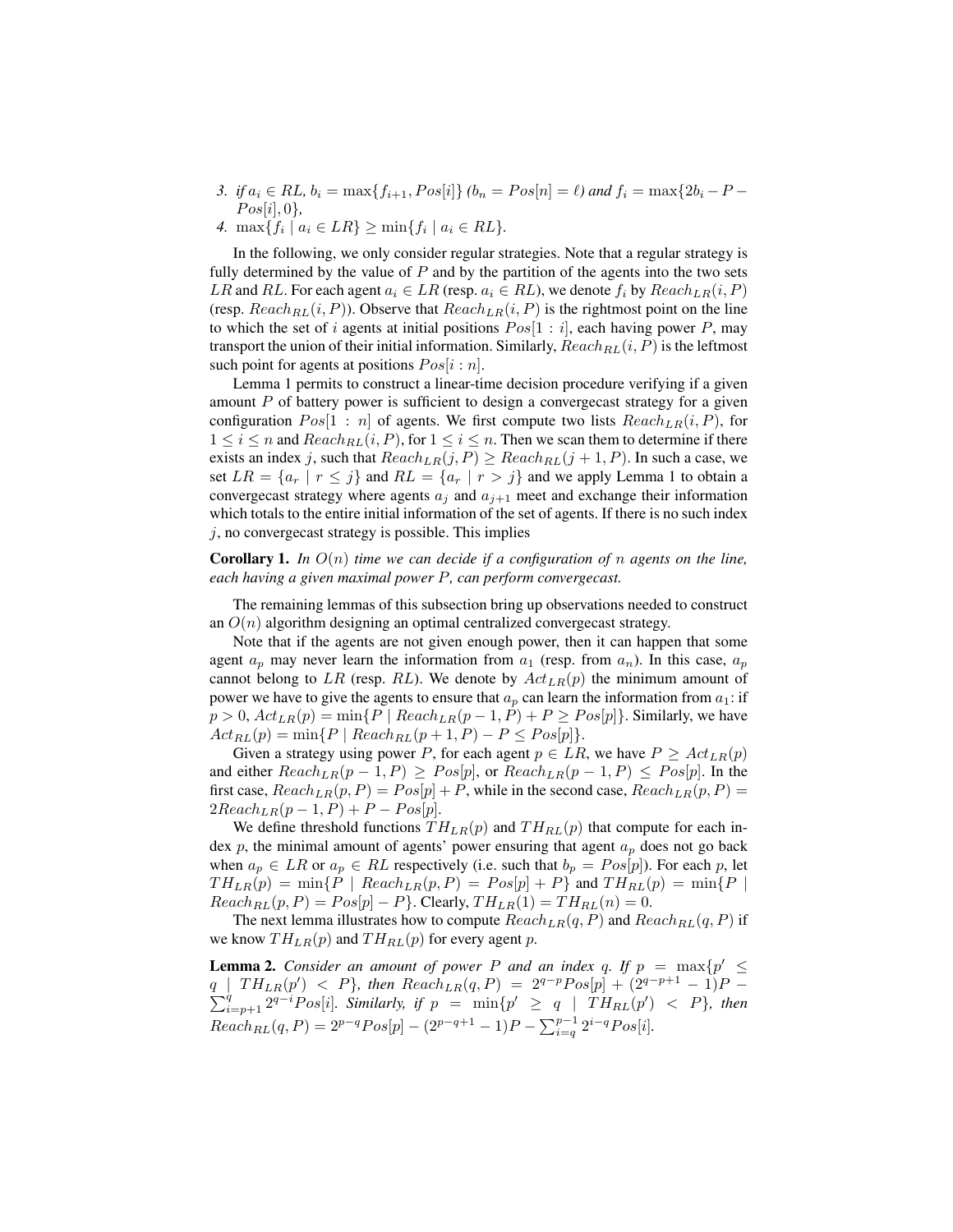Observe that the previous lemma implies that, for each  $q$ , the function  $Reach_{LR}(q, \cdot)$  is an increasing, continuous, piecewise linear function on  $[Act_{LR}(q), +\infty)$  and that  $Reach_{RL}(q, \cdot)$  is a decreasing, continuous, piecewise linear function on  $[Act_{RL}(q), +\infty)$ .

In the following, we denote  $S_{LR}(p,q) = \sum_{i=p+1}^{q} 2^{q-i}Pos[i]$  and  $S_{RL}(p,q) =$  $\sum_{i=q}^{p-1} 2^{i-q} Pos[i].$ 

*Remark 1.* For every  $p \le q \le r$ ,  $S_{LR}(p, r) = 2^{r-q} S_{LR}(p, q) + S_{LR}(q, r)$ .

We now show that for an optimal converge cast strategy, the last agent of  $LR$  and the first agent of RL meet at some point between their initial positions and that they need to use all the available power to meet.

Lemma 3. *Suppose there exists an optimal convergecast strategy for a configuration* P os[1 : n]*, where the maximum power used by an agent is* P*. Then, there exists an integer*  $1 \leq p \leq n$  *such that*  $Pos[p] \leq Reach_{LR}(p, P) = Reach_{RL}(p + 1, P) \leq$  $Pos[p+1].$ 

*Moreover,*  $\forall q \leq p$ ,  $Act_{LR}(q) < P < TH_{RL}(q)$  and  $\forall q > p$ ,  $Act_{RL}(q) < P <$  $TH_{LR}(q)$ .

#### 2.2 A linear algorithm to compute the optimal power needed for convergecast

In this section, we prove the following theorem.

Theorem 1. *An optimal convergecast strategy for the line can be computed in linear time.*

We first explain how to compute a stack of couples  $(p, TH_{LR}(p))$ that we can subsequently use to compute  $Reach_{LR}(p, P)$  for any given P. Then, we present a linear algorithm that computes the value needed to solve convergecast when the last index  $r \in LR$  is provided: given an index r, we compute the optimal power needed to solve convergecast assuming that  $LR = \{a_q | q \leq r\}$  and  $RL = \{a_q | q > r\}$ . Finally, we explain how to use techniques introduced for the two previous algorithms in order to compute the optimal power needed to solve convergecast. These computations directly imply the schedule of the agents' moves of the optimal convergecast strategy.

*Computing the thresholds values.* To describe explicitly the function  $Reach_{LR}(q, \cdot)$ , we need to identify the indexes p such that for every  $r \in [p+1, q]$ , we have  $TH_{LR}(r)$  $TH_{LR}(p)$ . They correspond to the breakpoints at which the slopes of the piecewise linear function  $Reach_{LR}(q, \cdot)$  change. Indeed, if we are given such an index p, then for every P comprised between  $TH_{LR}(p)$  and  $\min\{TH_{LR}(r) \mid p < r \leq q\}$ , we have  $Reach_{LR}(q, P) = 2^{q-p}Pos[p] + (2^{q-p+1}-1)P - S_{LR}(p, q)$ . We denote by  $X_{LR}(q)$ this set of indexes  $\{p \le q \mid \forall r \in [p+1,q], TH_{LR}(r) > TH_{LR}(p)\}.$ 

In particular, if we want to compute  $TH_{LR}(q + 1)$ , we just need to find  $p =$  $\max\{r \leq q \mid \text{Reach}_{LR}(q, TH_{LR}(r)) < \text{Pos}[q+1]\},\$  and then  $TH_{LR}(q+1)$  is the value of power P such that  $2^{q-p}Pos[p] + (2^{q-p+1}-1)P - S_{LR}(p,q) = Pos[q+1].$ Moreover, by the choice of p, we have  $X_{LR}(q+1) = \{r \in X_{LR}(q) \mid r \leq p\} \cup \{q+1\}.$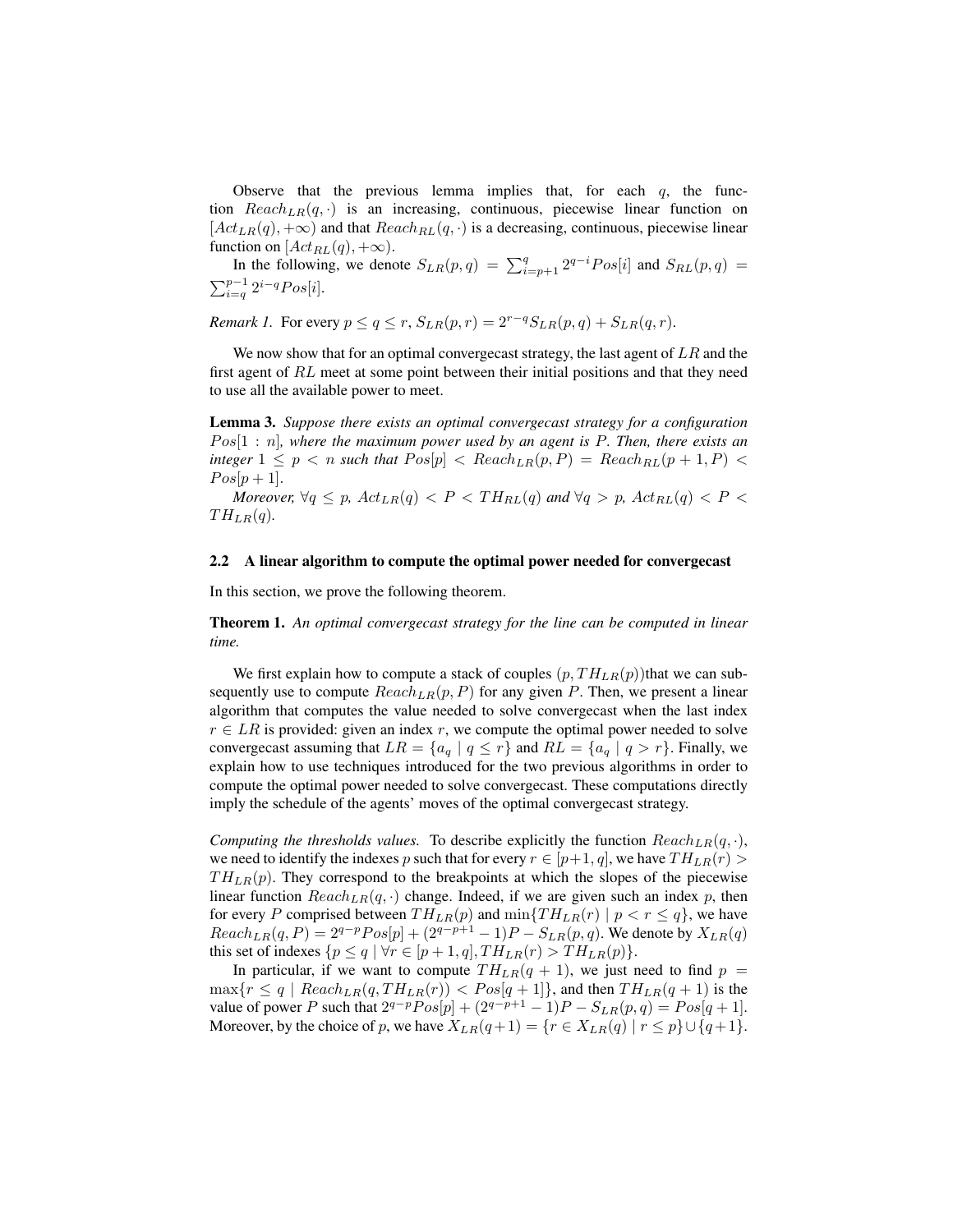Using these remarks, the function ThresholdLR, having been given an agent index r, returns a stack TH<sub>LR</sub> containing couples  $(p, P)$  such that  $p \in X_{LR}(r)$  and  $P = TH_{LR}(p)$ . Note that in the stack TH<sub>LR</sub>, the elements  $(p, P)$  are sorted along both components, the largest being on the top of the stack.

The algorithm proceeds as follows. Initially, the stack  $TH_{LR}$  contains only the couple  $(1, TH_{LR}(1))$ . At each iteration, given the stack corresponding to the index q, in order to compute the stack for the index  $q + 1$ , we first pop out all elements  $(p, P)$  such that  $Reach_{LR}(q, P) > Pos[q+1]$ . After that, the integer p needed to compute  $TH_{LR}(q+1)$ is located on the top of the stack. Finally, the couple  $(q+1, TH_{LR}(q+1))$  is pushed on the stack before we proceed with the subsequent index  $q$ . At the end of the procedure, we return the stack  $TH_{LR}$  corresponding to the index r.

The number of stack operations performed during the execution of this function is  $O(r)$ . However, in order to obtain a linear number of arithmetic operations, we need to be able to compute  $2^{q-p}$  and  $S_{LR}(p,q)$  in constant time.

In order to compute  $2^{q-p}$  efficiently, we can store the values of  $2^i$ ,  $i \in [1, n-1]$ in an auxiliary array, that we have precomputed in  $O(n)$  time. We cannot precompute all values of  $S_{LR}(p,q)$  since this requires calculating  $\Theta(n^2)$  values. However, from Remark 1, we know that  $S_{LR}(p,q) = S_{LR}(1,q) - 2^{q-p} S_{LR}(1,p)$ . Consequently, it is enough to precompute  $S_{LR}(1, i)$  for each  $i \in [2, n]$ . Since  $S_{LR}(1, i+1) = 2S_{LR}(1, i) +$  $Pos[i + 1]$ , this can be done using  $O(n)$  arithmetic operations.

### Function ThresholdLR(array  $Pos[1:n]$  of real; r:integer):stack

```
TH_{LR} = empty\_stack;push (TH_{LR}, (1, 0));
for q = 1 to r - 1 do
    (p, P) = pop(TH_{LR}); \qquad \qquad / * \quad p = q \text{ and } P = TH_{LR}(p) \rightarrow /while 2^{q-p} * Pos[p] + (2^{q-p+1} - 1) * P - S_{LR}(p, q) \ge Pos[q + 1] do
   (p, P) = pop(TH_{LR});/* while Reach_{LR}(q, P) \ge Pos[q + 1] we consider the next
       element in TH_{LR} \star/push (TH_{LR}, (p, P));
    Q = (2^{q-p} * Pos[p] - Pos[q + 1] - S_{LR}(p, q))/(2^{q-p+1} - 1);/* Q is the solution of Reach_{LR}(q, P) = Pos[q + 1] */
   push (TH<sub>LR</sub>, (q + 1, Q));
return (TH_{LR});
```
Similarly, we can define the function ThresholdRL (array  $Pos[1: n]$ of real,  $r:$ integer): stack that returns a stack TH<sub>RL</sub> containing all pairs  $(q, TH_{RL}(q))$  such that for every  $p \in [r, q-1]$ , we have  $TH_{RL}(p) > TH_{RL}(q)$ .

*Computing the optimal power when* LR *and* RL *are known.* Suppose now that we are given an agent index  $r$  and we want to compute the optimal power needed to solve convergecast when  $LR = \{a_p \mid p \leq r\}$  and  $RL = \{a_q \mid q > r\}$ . From Lemma 3, we know that there exists a unique  $P_{OPT}$  such that  $Reach_{LR}(r, P_{OPT}) =Reach_{RL}(r +$  $1, P_{OPT}$ ).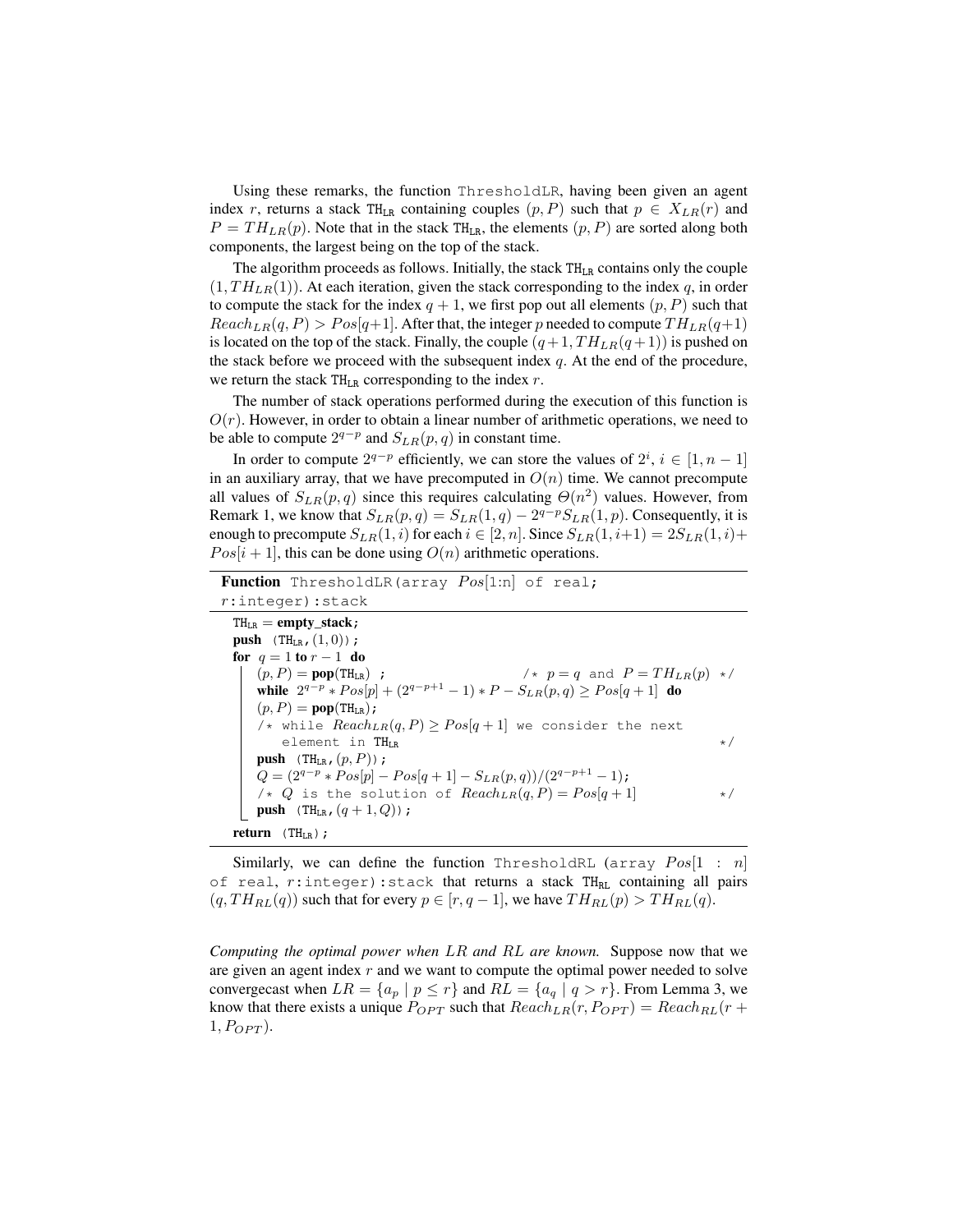As previously, by Lemma 2, we know that the value of  $Reach_{LR}(r, Pop_T)$  depends on  $p = \max\{p' \leq r \mid TH_{LR}(p') < P_{OPT}\}\$ . Similarly,  $Reach_{RL}(r + 1, P_{OPT})$ depends on  $q = \min\{q' \ge r + 1 \mid TH_{RL}(q') < P_{OPT}\}$ . If we are given the values of p and q, then  $P_{OPT}$  is the value of P such that

$$
2^{r-p}Pos[p] - (2^{r-p+1}-1)P - S_{LR}(p,r) = 2^{q-r-1}Pos[q] - (2^{q-r}-1)P - S_{RL}(q,r+1).
$$

In Algorithm OptimalAtIndex, we first use the previous algorithm to compute the two stacks TH<sub>LR</sub> and TH<sub>RL</sub> containing respectively  $\{(p, TH_{LR}(p)) \mid p \in X_{LR}(r)\}\$ and  $\{(q, TH_{RL}(q)) \mid q \in X_{RL}(r+1)\}.$  Then at each iteration, we consider the two elements  $(p, P_{LR})$  and  $(q, P_{RL})$  that are on top of both stacks. If  $P_{LR} \geq P_{RL}$  (the other case is symmetric), we check whether  $Reach_{LR}(r, P_{LR}) \geq Recall_{RL}(r+1, P_{LR})$ . In this case, we have  $P > P_{OPT}$ , so we remove  $(p, P_{LR})$  from the stack TH<sub>LR</sub> and we proceed to the next iteration. If  $Reach_{LR}(r, P_{LR}) < Read_{RL}(r+1, P_{LR})$ , we know that  $P_{OPT} \geq P_{LR} \geq P_{RL}$  and we can compute the value of  $P_{OPT}$  using Lemma 2.

**Function** OptimalAtIndex(array  $Pos[1:n]$  of real; r:integer):stack  $TH_{LR}$  = ThresholdLR(r);  $TH_{RL}$  = ThresholdRL( $r + 1$ ) ;  $(p, P_{LR}) = \text{pop}(\text{TH}_{LR}); (q, P_{RL}) = \text{pop}(\text{TH}_{RL}); P = \max\{P_{LR}, P_{RL}\};$  $\gamma * p = r$ ,  $P_{LR} = TH_{LR}(r)$ ,  $q = r + 1$ ,  $P_{RL} = TH_{RL}(r + 1)$ . \*/ while  $2^{r-p}Pos[p]+(2^{r-p+1}-1)P-S_{LR}(p,r) \geq 2^{q-r-1}Pos[q] - (2^{q-r}-1)P-S_{RL}(q,r+1)$ **do** /\* While  $Reach_{LR}(r, P) \geq Reach_{RL}(r + 1, P)$  do \*/ if  $P_{LR} \geq P_{RL}$  then  $(p, P_{LR}) = pop(TH_{LR})$ ; else  $(q, P_{RL}) = \text{pop}(\text{TH}_{RL});$  $\left| P = \max\{P_{LR}, P_{RL}\}\right|;$  $P_{OPT} =$  $(2^{q-r-1}Pos[q]-S_{RL}(q,r+1)-2^{r-p}Pos[p]+S_{LR}(p,r))/(2^{r-p+1}+2^{q-r}-2);$  $/*$   $P_{OPT}$  is the solution of  $Reach_{LR}(r, Pop_T) = Reach_{RL}(r + 1, Pop_T)$  \*/ return  $(P_{OPT})$ ;

Let  $Y_{LR}(r, P)$  denote  $\{(p, TH_{LR}(p)) \mid p \in X_{LR}(r) \text{ and } TH_{LR}(p) < P\}$  and  $Y_{RL}(r+1, P) = \{(q, TH_{RL}(q)) \mid q \in X_{RL}(r+1) \text{ and } TH_{RL}(q) < P\}.$ 

*Remark 2.* At the end of the execution of the function OptimalAtIndex, TH<sub>LR</sub> and TH<sub>RL</sub> contain respectively  $Y_{LR}(r, P_{OPT})$  and  $Y_{RL}(r + 1, P_{OPT})$ .

Moreover, if initially the two stacks TH<sub>LR</sub> and TH<sub>RL</sub> contain respectively  $Y_{LR}(r, P)$ and  $Y_{RL}(r+1, P)$  for some  $P \geq P_{OPT}$ , then the value computed by the algorithm is also  $P_{OPT}$ .

*Computing the optimal power for convergecast.* We now explain how to compute the optimal amount of power needed to achieve convergecast using a linear number of operations.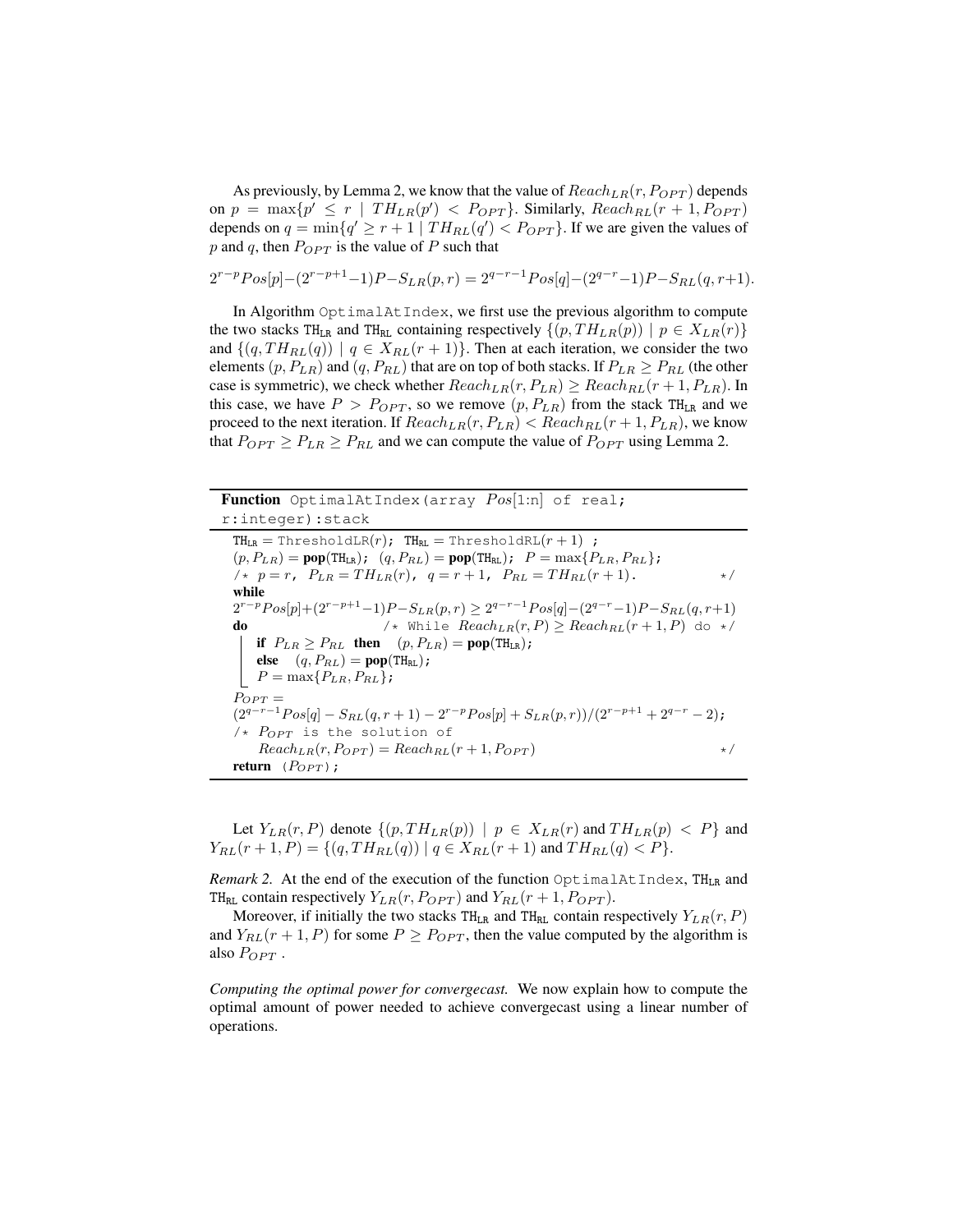Let  $P_{\leq r}$  be the optimal value needed to solve convergecast when max{s |  $a_s \in$  $LR$ }  $\langle r, i.e.,$  when the two agents whose meeting results in merging the entire information are  $a_i$  and  $a_{i+1}$  for some  $i < r$ . If  $Reach_{LR}(r, P_{\leq r}) \leqReach_{RL}(r+1, P_{\leq r}),$ then  $P_{\leq r+1} = P_{\leq r}$ . However, if  $Reach_{LR}(r, P_{\leq r}) > Readch_{RL}(r + 1, P_{\leq r})$ , then  $P_{\leq r+1}$   $\leq$   $P_{\leq r}$  and  $P_{\leq r+1}$  is the unique value of P such that  $Reach_{LR}(r, P)$  =  $Reach_{RL}(r + 1, P)$ . This corresponds to the value returned by OptimalAtIndex  $(Pos, r)$ .

The general idea of Algorithm ComputeOptimal is to iteratively compute the value of  $P_{\leq r}$ . If we need a linear time algorithm, we cannot call repeatedly the function OptimalAtIndex. However, from Remark 2, in order to compute  $P_{\leq r+1}$  when  $P_{\leq r+1} \leq P_{\leq r}$ , it is enough to know  $Y_{LR}(r, P_{\leq r})$  and  $Y_{RL}(r + 1, P_{\leq r})$ . If we know  $Y_{LR}(r, P_{\leq r})$  and  $Y_{RL}(r + 1, P_{\leq r})$ , then we can use the same algorithm as in OptimalAtIndex in order to compute  $P_{\leq r+1}$ . Moreover, from Remark 2, we also get  $Y_{LR}(r, P_{< r+1})$  and  $Y_{RL}(r + 1, P_{< r+1})$  when we compute  $P_{< r+1}$ .

Before proceeding to the next iteration, we need to compute  $Y_{LR}(r+1, P_{\leq r+1})$ and  $Y_{RL}(r+2, P_{\leq r+1})$  from  $Y_{LR}(r, P_{\leq r+1})$  and  $Y_{RL}(r+1, P_{\leq r+1})$ . Note that if  $TH_{LR}(r) > P_{\leq r+1}$ , then  $Y_{LR}(r+1, P_{\leq r+1}) = Y_{LR}(r, P_{\leq r+1})$ . If  $TH_{LR}(r) \leq$  $P_{\leq r+1}$ , we can use the same algorithm as in ThresholdLR to compute  $Y_{LR}(r + r)$  $1, P_{\leq r+1}) = \{ (p, TH_{LR}(p)) \mid p \in X_{LR}(r) \}$  from  $Y_{LR}(r, P_{\leq r+1})$ . Consider now  $Y_{RL}(r+2, P_{< r+1})$ . If  $TH_{RL}(r+1) > P_{< r+1}$ , then  $(r+1, TH_{RL}(r+1)) \notin Y_{RL}(r+1)$  $1, P_{\leq r+1}$ ), and  $Y_{RL}(r+2, P_{\leq r+1}) = Y_{RL}(r+1, P_{\leq r+1})$ . If  $TH_{RL}(r+1) \leq P_{\leq r+1}$ , then either  $Pos[r + 1] - P_{< r+1} \geq Reach_{RL}(r + 1, P_{< r+1})$  if  $P_{< r+1} = P_{< r}$ , or  $Pos[r + 1] - P_{< r+1}$  =  $Reach_{RL}(r + 1, P_{< r+1})$  =  $Reach_{LR}(r, P_{< r+1})$  if  $P_{\leq r+1} < P_{\leq r}$ . In both cases, it implies that  $Act_{LR}(r+1) \geq P_{\leq r+1}$ . Therefore, by Lemma 3,  $P_{\leq i} = P_{\leq r+1}$  for every  $i \geq r+1$  and we can return the value of  $P_{\leq r+1}$ .

In Algorithm ComputeOptimal, at each iteration, the stack  $TH_{LR}$  contains  $Y_{LR}(r, P_{\leq r})$  (except its top element) and the stack TH<sub>RL</sub> contains  $Y_{RL}(r + 1, P_{\leq r})$ (except its top element). Initially,  $TH_{LR}$  is empty and  $TH_{RL}$  contains  $O(n)$  elements. In each iteration, at most one element is pushed into the stack  $TH_{LR}$  and no element is pushed into the stack  $TH_{RL}$ . Consequently, the number of stack operations performed by the algorithm is linear.

### 3 Distributed convergecast on trees

A configuration of convergecast on graphs is a couple  $(G, A)$  where G is the weighted graph encoding the network and  $\tilde{A}$  is the set of the starting nodes of the agents. Let  $D(G, A) = \max_{\emptyset \subset X \subset A} {\{\min_{x \in X, y \in A \setminus X} {\{d_G(x, y)\}}\}}$  where  $d_G(x, y)$  is the distance between x and y in G. Clearly, we have  $D(G, A) \leq 2P_{OPT}$ .

We consider weighted trees with agents at every leaf. The next theorem states that there exists a 2-competitive distributed algorithm for the convergecast problem on trees.

Theorem 2. *Consider a configuration* (T, A) *where* T *is a tree and* A *contains all the leaves of* T. There is a distributed convergecast algorithm using  $D(T, A) \leq 2P_{OPT}$ *power per agent.*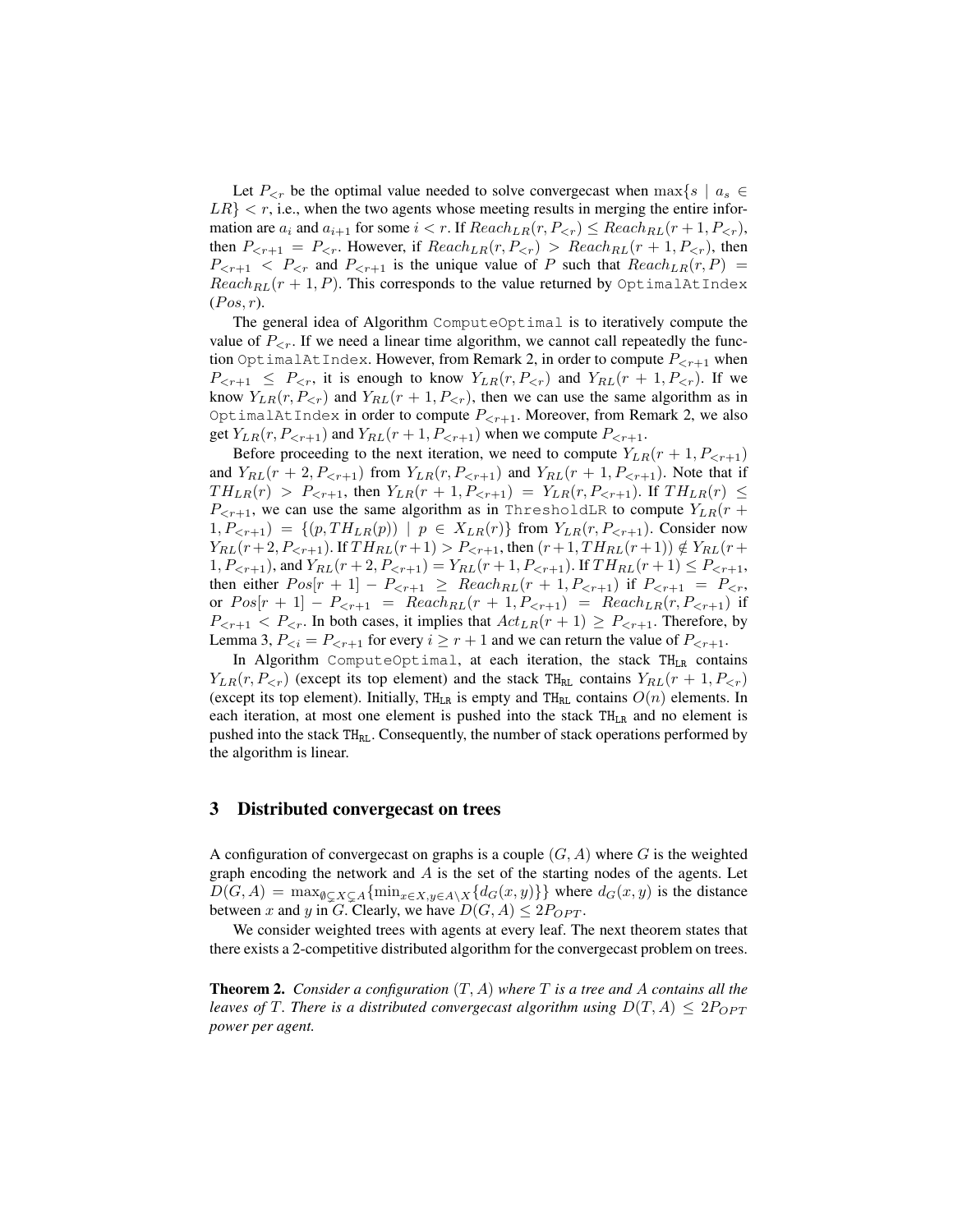Sketch of the proof : In order to perform the converge cast, each agent executes Algorithm 1.

Algorithm 1: UnknownTree  $collecting = true$ 

| $couecung = uue;$                                                                           |  |
|---------------------------------------------------------------------------------------------|--|
| while <i>collecting</i> = true do                                                           |  |
| <b>Wait</b> until there is at most one port unused by the agent incoming at the current     |  |
| node;                                                                                       |  |
| <b>if</b> all ports of current node were used by incoming agents then                       |  |
| $collecting = false;$                                                                       |  |
| <b>if</b> the agent has used less power than any other agent present at the node <b>and</b> |  |
| <i>collecting</i> = true then                                                               |  |
| Move through the unused incoming port until you meet another agent or reach a               |  |
| node;                                                                                       |  |
| else $collecting = false;$                                                                  |  |
| if the agent is inside an edge then collecting = false;                                     |  |

The agents traverse the leaf edges then edges between nodes at height one and two and so on. When all the tree is traversed, all the information is collected at the last meeting point. No agent will use more power than  $D(T, A) \leq 2P_{OPT}$ .

The following theorem shows that no distributed algorithm may offer a better competitive ratio than 2 even if we only consider line networks.

**Theorem 3.** *Consider any*  $\delta > 0$ *, and any value of power P. There exists an integer n and a configuration*  $Pos[1:n]$  *of n agents on the line such that there is a convergecast strategy using power* P *and so that there is no deterministic distributed strategy allowing the agents to solve convergecast when the amount of power given to each agent is*  $(2 - \delta)P$ .

**Sketch of the proof**: Let  $\varepsilon = \delta P/4$  and  $\sigma = \varepsilon/2 = \delta P/8$ . Let  $l = |\log(8/\delta)|$  and  $k = l + 2.$ 

Consider a set of agents positioned on a line as follows (See Figure 1). There is an agent  $a_0$  (resp.  $a_{2l+1}$ ) at the left (resp. right) end of the line on position  $s'_0 = 0$  (resp.  $s_{2l+1} = \ell$ ). For each  $1 \le i \le 2l$ , there is a set  $A_i$  of k agents on distinct initial positions within a segment  $[s_i, s'_i]$  of length  $\sigma$  such that for each  $1 \le i \le 2l + 1$ , the distance between  $s_i$  and  $s'_{i-1}$  is  $2(P - \varepsilon)$ . Using Lemma 2, we can show, that if the amount of power given to each agent is  $P$ , then convergecast is achievable.



Fig. 1. The configuration in the proof of Theorem 3.

Suppose now that there exists a distributed strategy  $S$  that solves converge cast on the configuration when the amount of power given to each agent is  $(2 - \delta)P$ . We can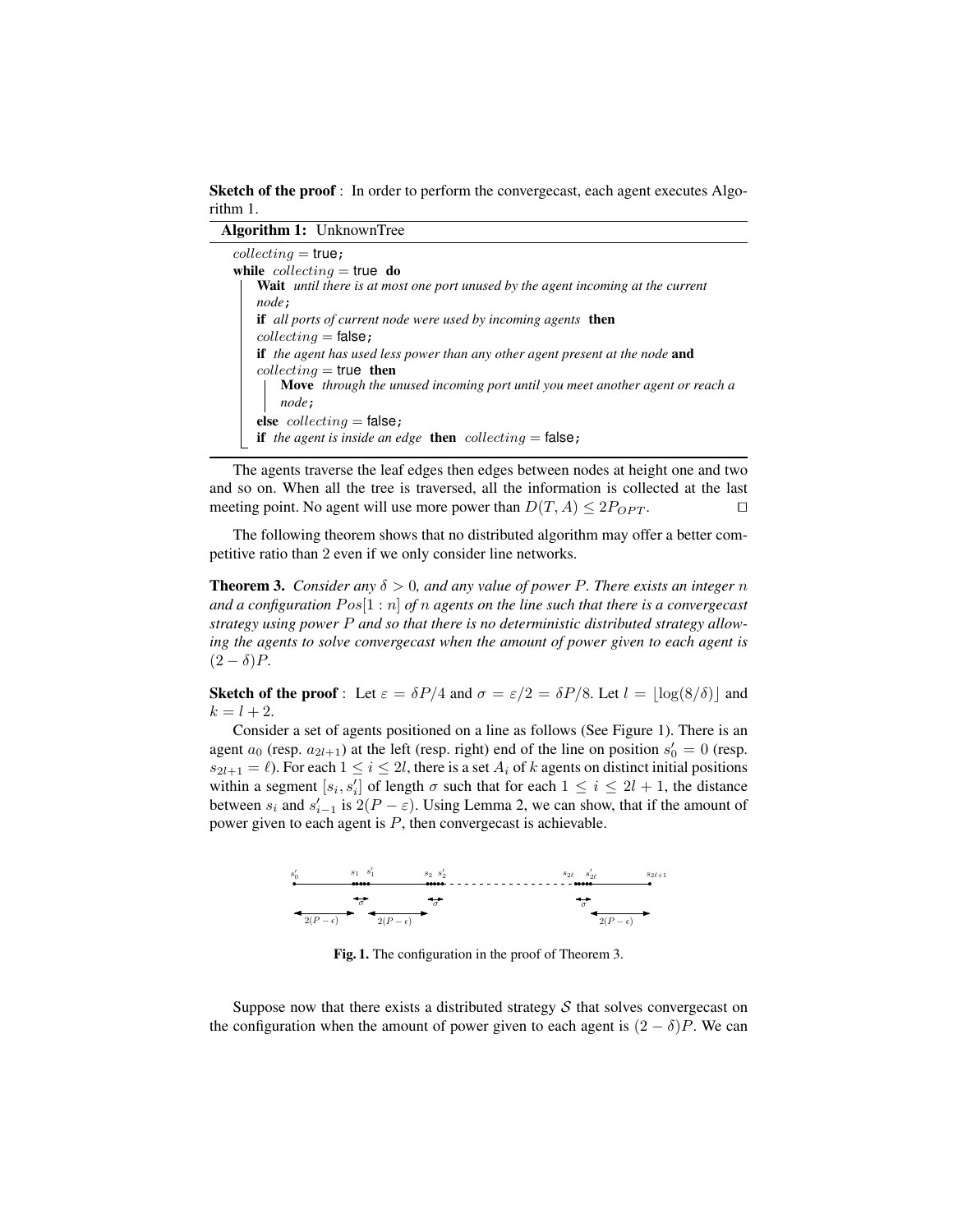show that for each  $i \in [1, l]$ , all agents from  $A_i$  perform the same moves as long as the leftmost agent of  $A_i$  has not met any agent from  $A_{i-1}$ . We show by induction on  $i \in [1, l]$  that agents in  $A_i$  learn the information from  $a_0$  before the one from  $a_{2l+1}$ and that no agent in the set  $A_i$  knowing the information from  $a_0$  can reach the point  $s_{i+1} - (2^{i+2} - 2)\varepsilon$ . If we consider the agents from  $A_l$ , we get that no agent from  $A_{l-1}$ can reach  $s_l - (2^{l+1} - 2)\varepsilon \le s_l - (8/\delta - 2)\delta P/4 = s_l - 2P + \delta P/2 < s_l - 2P + \delta P$ having the initial information of  $a_0$ . Since no agent from the set  $A_l$  can reach any point on the left of  $s_l - 2P + \delta P$ , it implies that no agent from  $A_l$  can ever learn the information from  $a_0$  and thus, S is not a distributed convergecast strategy. information from  $a_0$  and thus,  $S$  is not a distributed convergecast strategy.

## 4 Centralized convergecast on trees and graphs

We show in this section that for trees the centralized convergecast problem is substantially harder than for lines.

Theorem 4. *The centralized convergecast decision problem is strongly NP-complete for trees.*

Sketch of the proof : We construct a polynomial-time many-one reduction from the 3-Partition problem which is strongly NP-Complete [27]. The 3-partition problem answers the following question: can a given multiset S of  $3m$  positive integers  $x_i$  such that  $R/4 < x_i < R/2$  be partitioned into m disjoint sets  $S_1, S_2, \ldots, S_m$  of size three such that for  $1 \leq j \leq m$ ,  $\sum_{x \in S_j} x = R$ ? The instance of the centralized convergecast problem constructed from an instance of 3-partition is the star depicted in Figure 2. There is an agent at each leaf and each agent is given power equal to  $2R + 1$ . We can assume that in any converge cast strategy, agents  $a_i$  first move to the center  $u$ , each agent  $b_i$  moves at distance  $x_i$  from u and agent c moves at distance  $2R$  from u. Agents  $a_i$ , for  $1 \leq i \leq m$ , must then collect the information from agents  $b_i$  and finally agent  $a_{m+1}$ must move to  $c$  in order to complete the converge cast. Since agents  $a_i$ , while reaching u have the remaining power of  $2R$  and that collecting information from  $b_i$  and return to node u costs  $2x_i$  power, the instance of convergecast has a solution if and only if the original instance of 3-partition has a solution.

It remains to show that the problem is in  $NP$ . Given a strategy  $S$ , the certificate of the instance encodes in chronological order the positions of meetings in which at least one agent learns a new piece of information. There is a polynomial number of such meetings called useful meetings. We can show that the strategy  $S'$ , in which agents move via shortest paths to their useful meetings, is a convergecast strategy and uses less power than  $S$ . If a useful meeting occurs on an edge, the certificate encodes the name of a variable  $d_i$  that represents the exact position inside the edge. Checking that we can assign values to  $d_i$ , such that each agent moves a distance less than P in S', can be done in polynomial time using linear programming.  $\Box$ 

Even if the exact centralized optimization problem is NP-complete, we can obtain a 2-approximation of the power needed to achieve centralized convergecast in arbitrary graphs in polynomial time.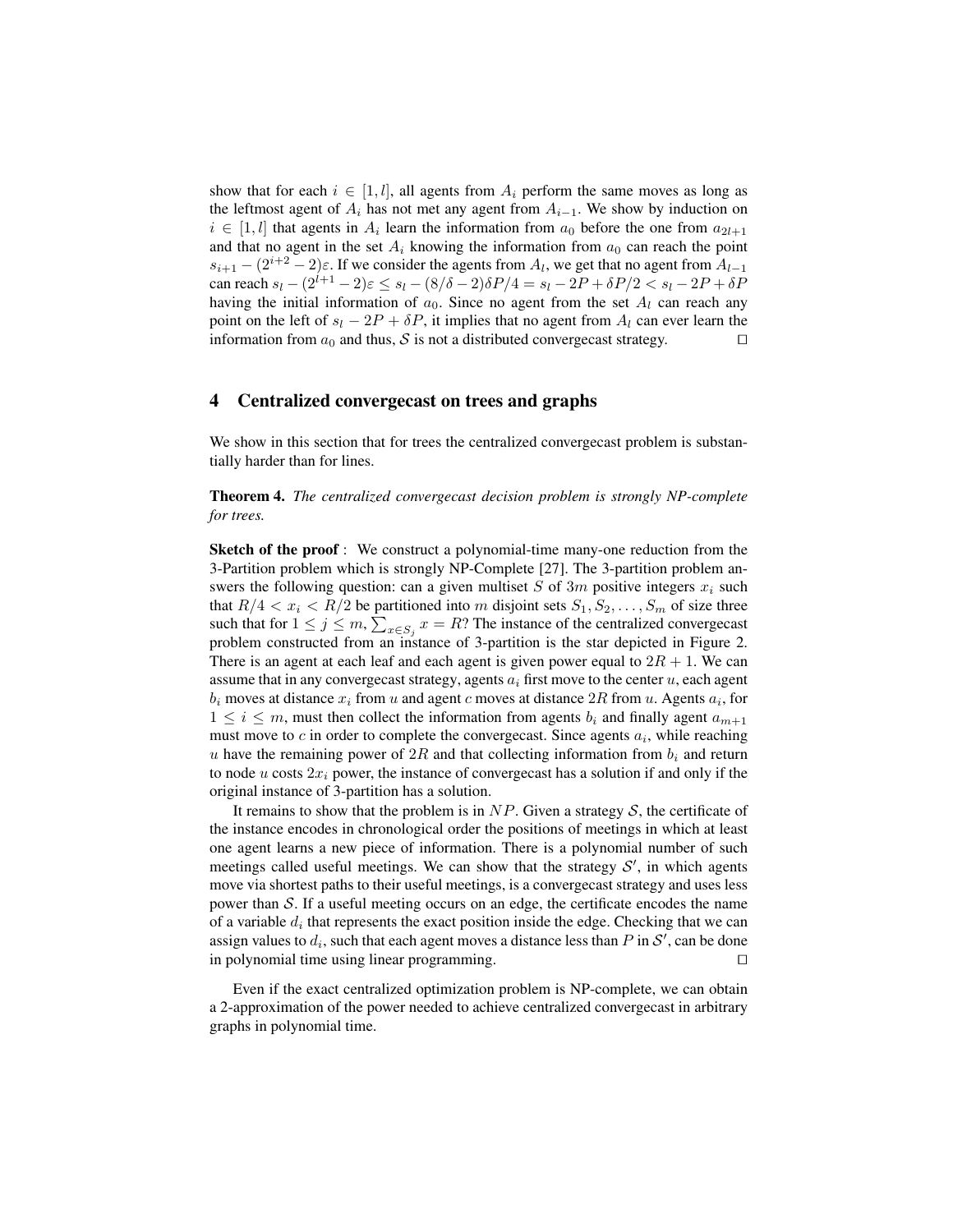

Fig. 2. Instance of centralized convergecast problem from an instance of 3-partition in the proof of Theorem 4.

**Theorem 5.** *Consider a configuration*( $G$ ,  $A$ ) *for an arbitrary graph*  $G$ *. There is a polynomial algorithm computing a centralized convergecast strategy using*  $D(G, A) \leq$ 2P<sub>OPT</sub> power per agent.

**Sketch of the proof**: The idea of the algorithm is to construct a total order  $u_i$  on the positions of agents in the following way. We put in set  $V$  an arbitrary agent's initial position  $u_1$ . Iteratively, we add to the set V of already treated agents' positions a new agent's position  $u_i$ , which is at the closest distance from V along some path  $P_i$ . Then agents move in the reverse order, starting with agent at  $u_n$ . Agent at  $u_i$  moves following the path  $P_i$ . The length of  $P_i$  is less than  $D(G, A)$ . When all agents have moved, the agent at  $u_1$  gets all the information.

# 5 Conclusion and open problems

It is worth pursuing questions related to information transportation by mobile agents to other communication tasks, such as broadcasting or gossiping. Only some of our techniques on convergecast extend to these settings (e.g. NP-hardness for trees).

The problem of a single *information transfer* by mobile agents between two stationary points of the network is also interesting. In particular, it is an open question whether this problem for tree networks is still NP-hard or if a polynomial-time algorithm is possible, since our reduction to 3-partition is no longer valid.

Other related questions may involve agents with unequal power, agents with nonzero visibility, labeled agents, unreliable agents or networks, etc.

# References

- 1. S. Albers: Energy-efficient algorithms. *Comm. ACM 53(5)*, (2010), pp. 86-96.
- 2. S. Albers, M.R. Henzinger. Exploring unknown environments. *SIAM J. on Comput.*, 29 (4), pp.1164-1188.
- 3. S. Alpern and S. Gal, The theory of search games and rendezvous. *Kluwer Academic Publ.*, 2002.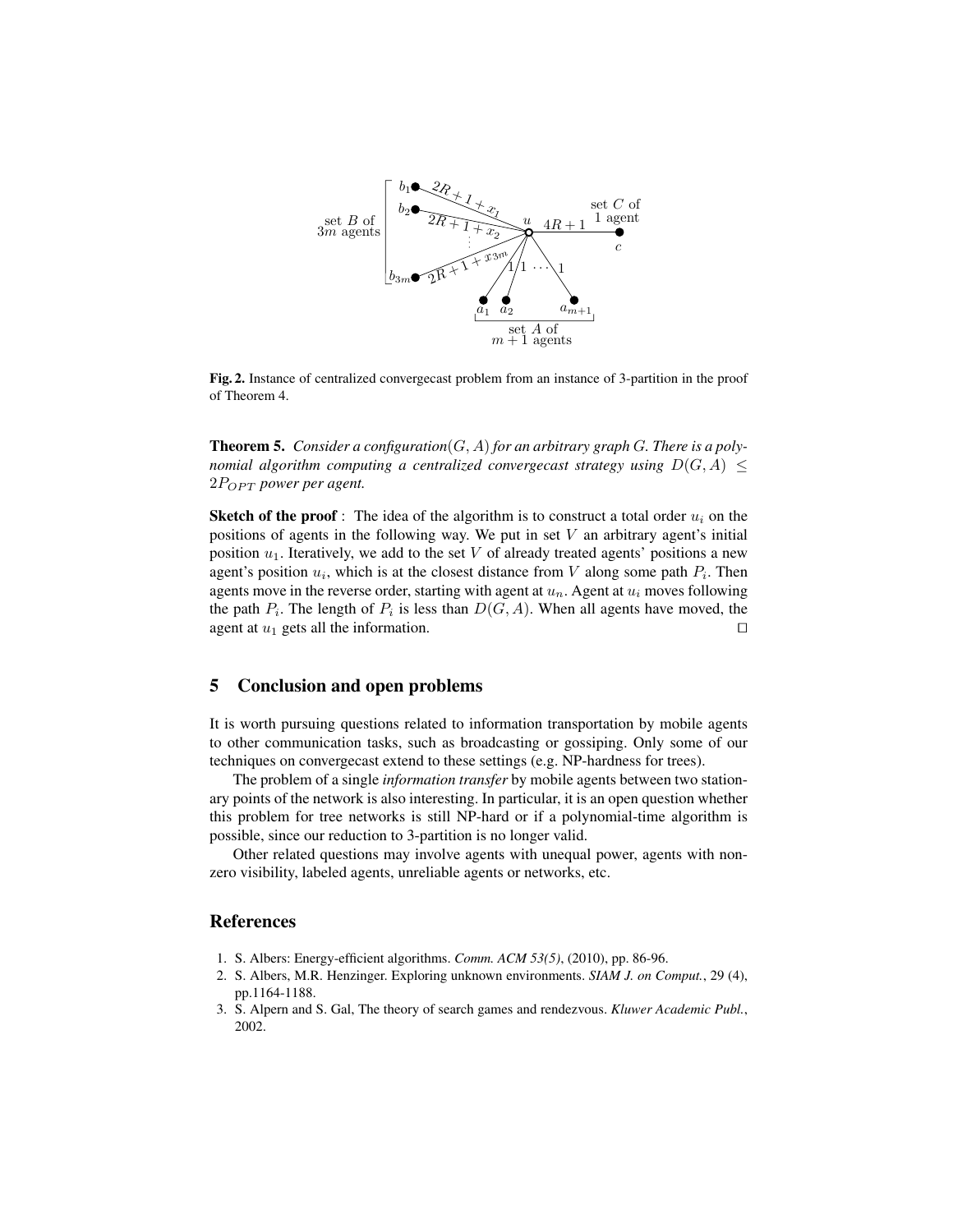- 4. Ambuhl, C. An optimal bound for the MST algorithm to compute energy efficient broadcast trees in wireless networks. In *Proc. of 32nd ICALP* (2005), pp. 1139-1150.
- 5. H. Ando, Y. Oasa, I. Suzuki, and M. Yamashita. Distributed memoryless point convergence algorithm for mobile robots with limited visibility. *IEEE Trans. on Robotics and Automation*, 15(5) (1999), pp. 818-828.
- 6. D. Angluin, J. Aspnes, Z. Diamadi, M.J. Fischer, R. Peralta, Computation in networks of passively mobile finite-state sensors, *Distributed Computing* (2006), pp. 235-253.
- 7. V. Annamalai, S. K. S. Gupta, and L. Schwiebert, On Tree-Based Convergecasting in Wireless Sensor Networks, *Wireless Communications and Networking, IEEE*, vol. 3 (2003), pp. 1942 - 1947.
- 8. J. Augustine, S. Irani, C. Swamy. Optimal powerdown strategies. *SIAM J. Comput. 37* (2008), pp. 1499-1516.
- 9. I. Averbakh, O. Berman. A heuristic with worst-case analysis for minimax routing of two traveling salesmen on a tree. *Discrete Applied Mathematics*, 68 (1996), pp. 17-32.
- 10. Y. Azar. On-line load balancing. In: *A. Fiat and G.Woeginger, Online Algorithms: The State of the Art, Springer* LNCS 1442, (1998), pp. 178-195.
- 11. B. Awerbuch, M. Betke, R. Rivest, M. Singh. Piecemeal graph exploration by a mobile robot. *Information and Computation*, 152 (1999), pp. 155-172.
- 12. R.A. Baeza Yates, J.C. Culberson, and G.J.E. Rawlins. Searching in the Plane. *Information and Computation*, 106(2), (1993), pp. 234-252.
- 13. M. Bender, A. Fernandez, D. Ron, A. Sahai, S. Vadhan. The power of a pebble: exploring and mapping directed graphs. In *Proc. 30th STOC*, (1998), pp. 269-278.
- 14. M. Bender, D. Slonim, D.: The power of team exploration: two robots can learn unlabeled directed graphs. In *Proc. 35th FOCS* (1994), pp. 75-85.
- 15. M. Betke, R.L. Rivest, M. Singh. Piecemeal learning of an unknown environment. *Machine Learning*, 18(2/3), (1995), pp. 231-254.
- 16. A. Blum, P. Raghavan, B. Schieber. Navigating in unfamiliar geometric terrain, *SIAM J. Comput.*, 26(1), (1997), pp. 110-137.
- 17. Bunde, D. P. Power-aware scheduling for makespan and flow. *SPAA* (2006), pp. 190-196.
- 18. F. Chen, M. P. Johnson, Y. Alayev, A. Bar-Noy, T. F. La Porta, Who, When, Where: Timeslot Assignment to Mobile Clients, *IEEE Transactions on Mobile Computing*, (2012), vol. 11, no. 1, pp. 73-85.
- 19. M. Cieliebak, P. Flocchini, G. Prencipe, N. Santoro. Solving the Robots Gathering Problem, In *Proc ICALP*, (2003), pp. 1181-1196.
- 20. R. Cohen and D. Peleg. Convergence Properties of the Gravitational Algorithm in Asynchronous Robot Systems. *SIAM J. on Comput.*, 34(6), (2005), pp. 1516-1528.
- 21. A. Cord-Landwehr, B. Degener, M. Fischer, M. Hullmann, B. Kempkes, A. Klaas, P. Kling, S. Kurras, M. Martens, F. Meyer auf der Heide, C. Raupach, K. Swierkot, D. Warner, C. Weddemann, D. Wonisch: A New Approach for Analyzing Convergence Algorithms for Mobile Robots. *Proc. ICALP (2)*, (2011), pp. 650-661.
- 22. X. Deng, C. H. Papadimitriou, Exploring an unknown graph. In *Proc. 31st FOCS*, (1990), vol I, pp. 355-361.
- 23. S. Das, P. Flocchini, N. Santoro, M. Yamashita. On the Computational Power of Oblivious Robots: Forming a Series of Geometric Patterns, In *Proc. PODC*, (2010), pp. 267-276.
- 24. M. Dynia, M. Korzeniowski, C. Schindelhauer. Power-aware collective tree exploration. In *Proc. of ARCS* (2006), pp. 341-351.
- 25. P. Flocchini, G. Prencipe, N. Santoro, P. Widmayer. Gathering of asynchronous robots with limited visibility, *Th. Comp. Science*, 337, (2005), pp. 147-168.
- 26. P. Fraigniaud, L. Gasieniec, D. Kowalski, A. Pelc. Collective tree exploration. In *Proc. LATIN*, (2004), pp. 141-151.